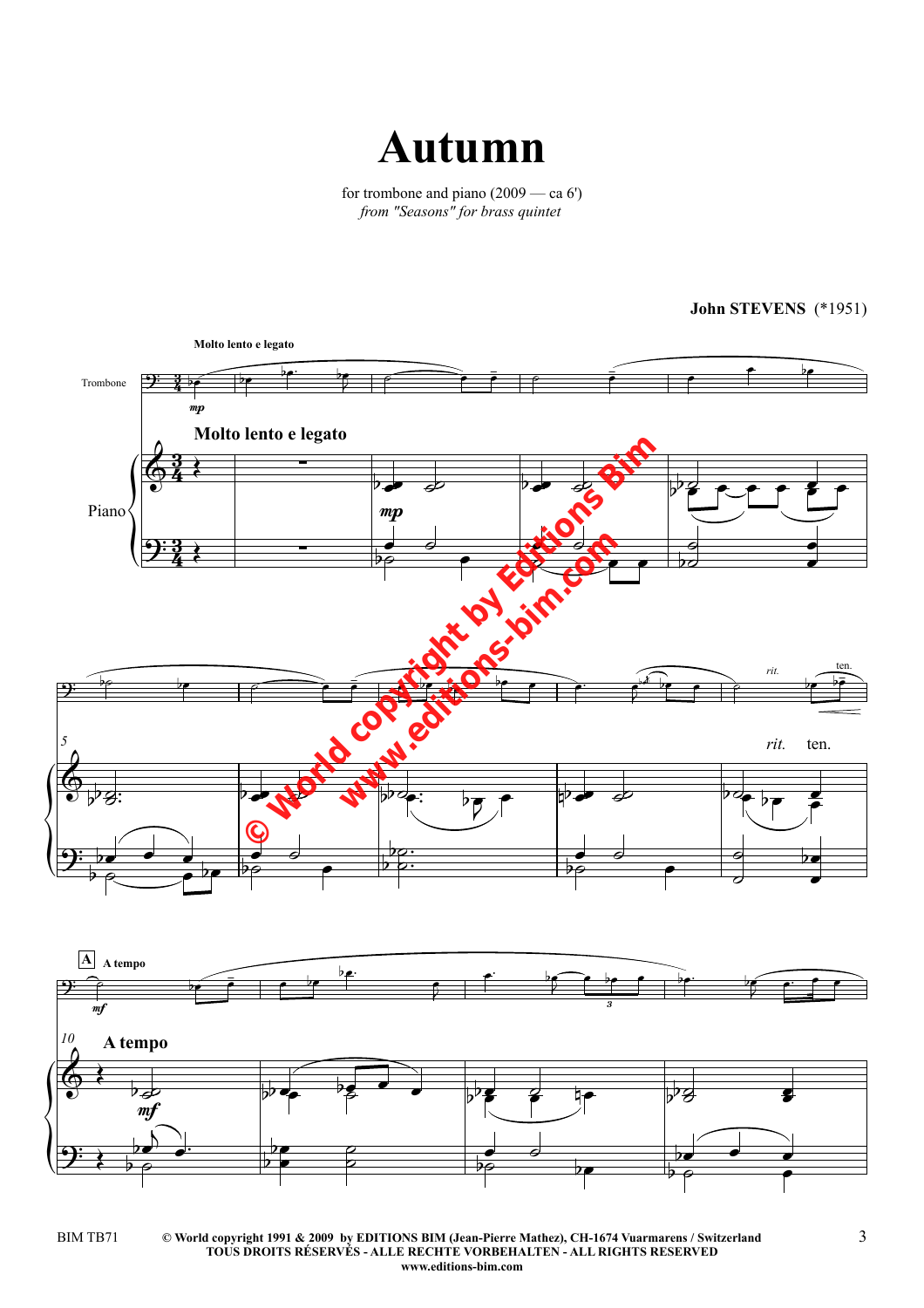







4 | *Photocopying is illegal — Photocopier est illégal — Photokopieren ist rechtswidrig* BIM TB71